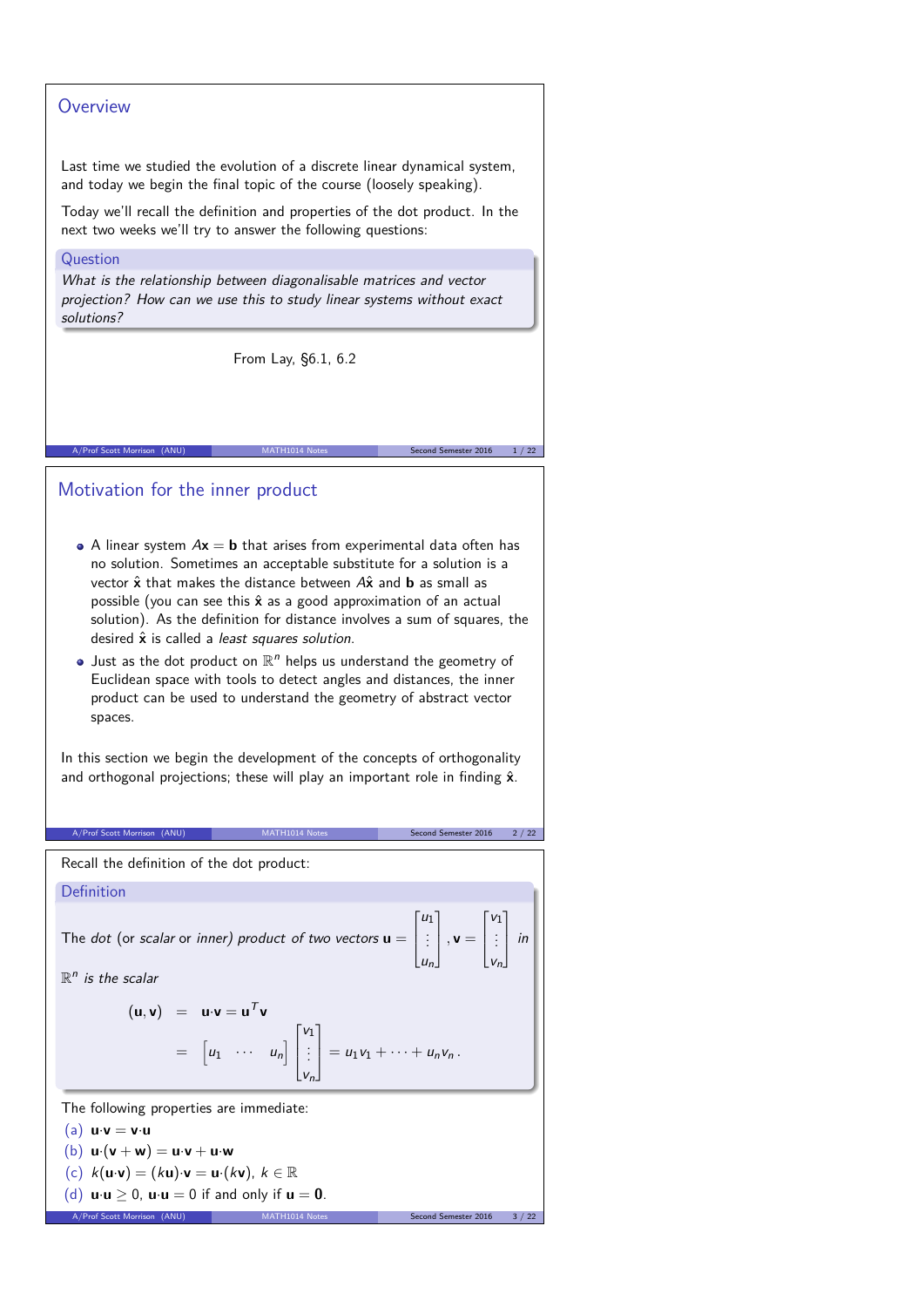## Example 1

Consider the vectors

$$
\mathbf{u} = \begin{bmatrix} 1 \\ 3 \\ -2 \\ 4 \end{bmatrix}, \mathbf{v} = \begin{bmatrix} -1 \\ 0 \\ 3 \\ -2 \end{bmatrix}
$$

Then

$$
\mathbf{u} \cdot \mathbf{v} = \mathbf{u}^T \mathbf{v}
$$
  
=  $\begin{bmatrix} 1 & 3 & -2 & 4 \end{bmatrix} \begin{bmatrix} -1 \\ 0 \\ 3 \\ -2 \end{bmatrix}$   
=  $(1)(-1) + (3)(0) + (-2)(3) + (4)(-2)$   
=  $-15$ 

# The length of a vector

For vectors in  $\mathbb{R}^3$ , the dot product recovers the length of the vector:

$$
\|\mathbf{u}\|=\sqrt{\mathbf{u}\cdot\mathbf{u}}=\sqrt{u_1^2+u_2^2+u_3^2}.
$$

A/Prof Scott Morrison (ANU) MATH1014 Notes Second Semester 2016 4 / 22

We can use the dot product to define the length of a vector in an arbitrary Euclidean space.

**Definition** 

For  $\mathbf{u} \in \mathbb{R}^n$ , the *length* of  $\mathbf{u}$  is

$$
\|\mathbf{u}\|=\sqrt{\mathbf{u}\cdot\mathbf{u}}=\sqrt{u_1^2+\cdots+u_n^2}.
$$

It follows that for any scalar c, the length of  $c$ **v** is  $|c|$  times the length of **v**:

$$
\|\mathbf{cv}\| = |\mathbf{c}|\|\mathbf{v}\|.
$$

A/Prof Scott Morrison (ANU) MATH1014 Notes Second Semester 2016 5 / 22

## Unit Vectors

A vector whose length is 1 is called a **unit vector** If **v** is a non-zero vector, then

$$
u=\frac{v}{\|v\|}
$$

A/Prof Scott Morrison (ANU) MATH1014 Notes Second Semester 2016 6 / 22

is a unit vector in the direction of **v**. To see this, compute

$$
||\mathbf{u}||^2 = \mathbf{u} \cdot \mathbf{u}
$$
  
=  $\frac{\mathbf{v}}{\|\mathbf{v}\|} \cdot \frac{\mathbf{v}}{\|\mathbf{v}\|}$   
=  $\frac{1}{||\mathbf{v}||^2} \mathbf{v} \cdot \mathbf{v}$   
=  $\frac{1}{||\mathbf{v}||^2} ||\mathbf{v}||^2$   
= 1 (1)

Replacing **v** by the unit vector  $\frac{v}{||v||}$  is called *normalising* **v**.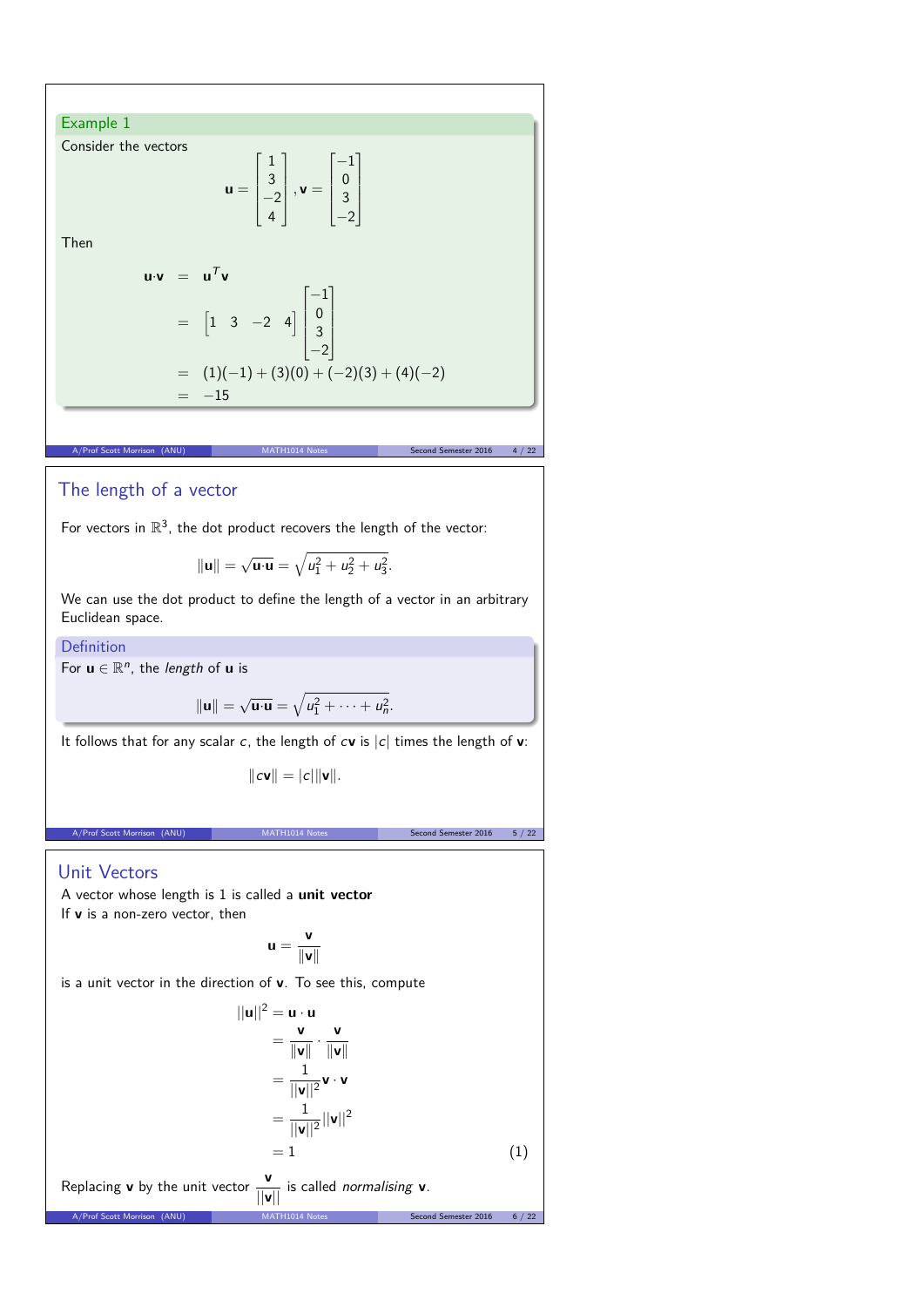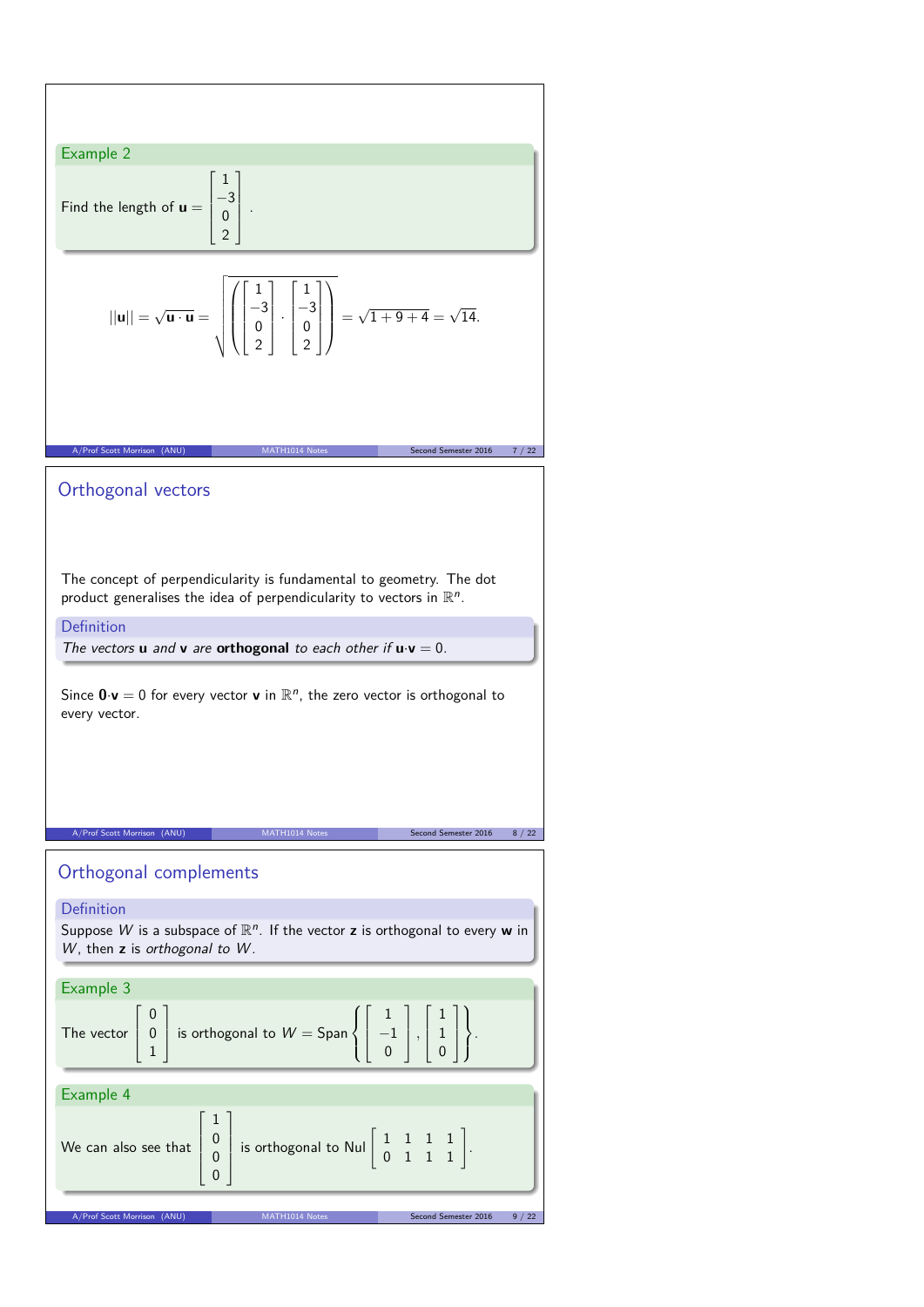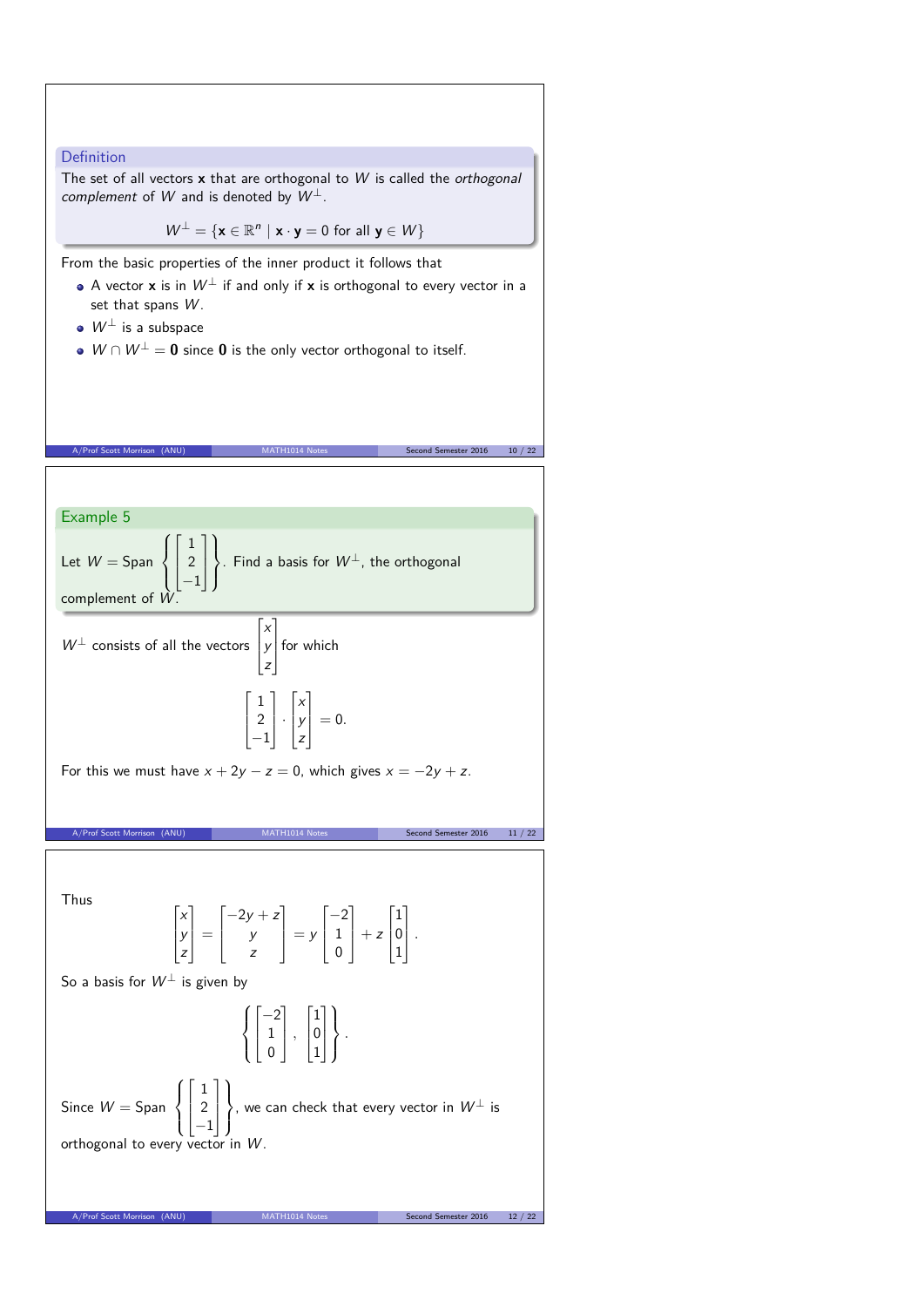

To find a basis for the null space of this matrix we just proceeded as usual by bringing the augmented matrix for  $A\mathbf{x} = \mathbf{0}$  to reduced row echelon form.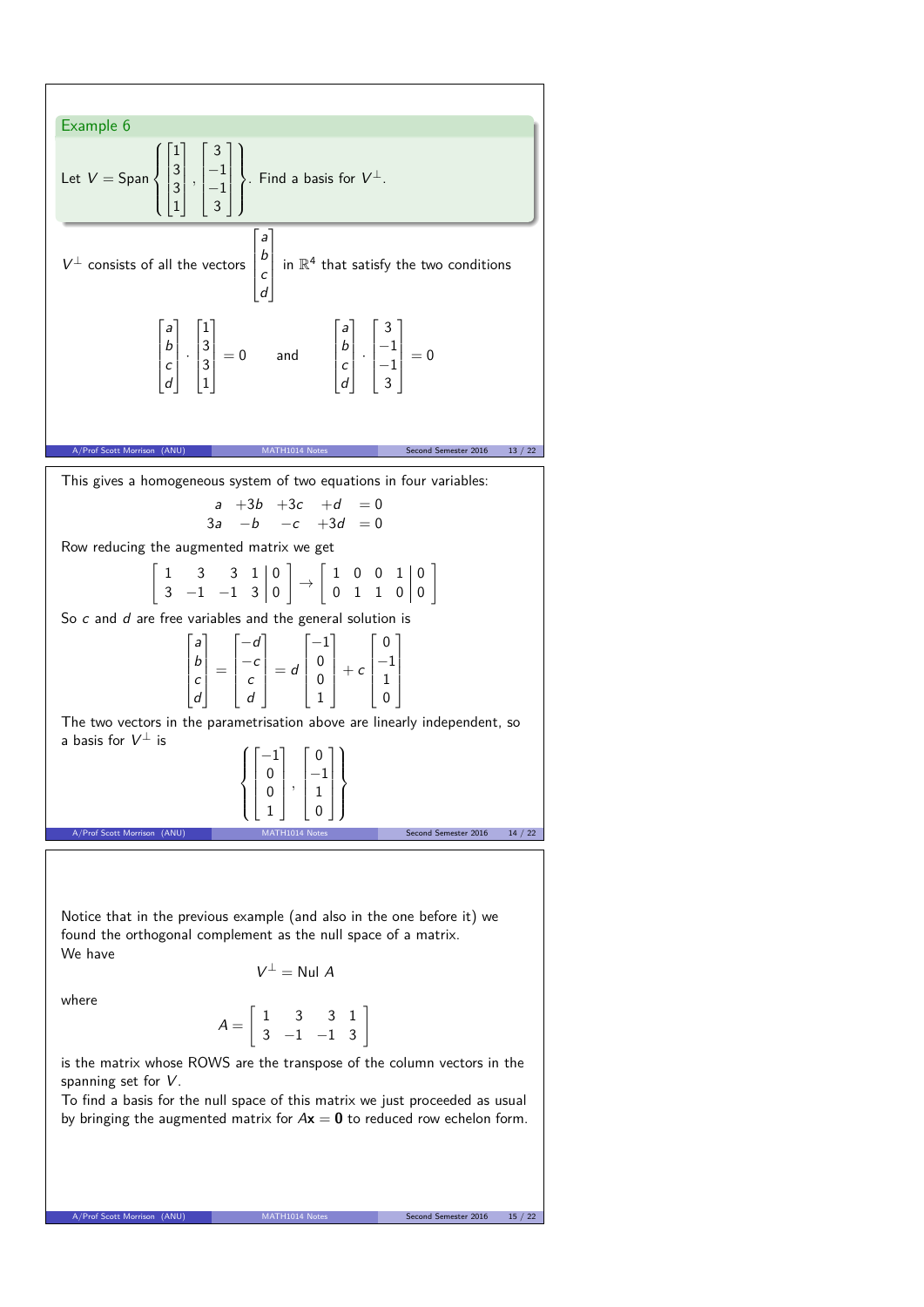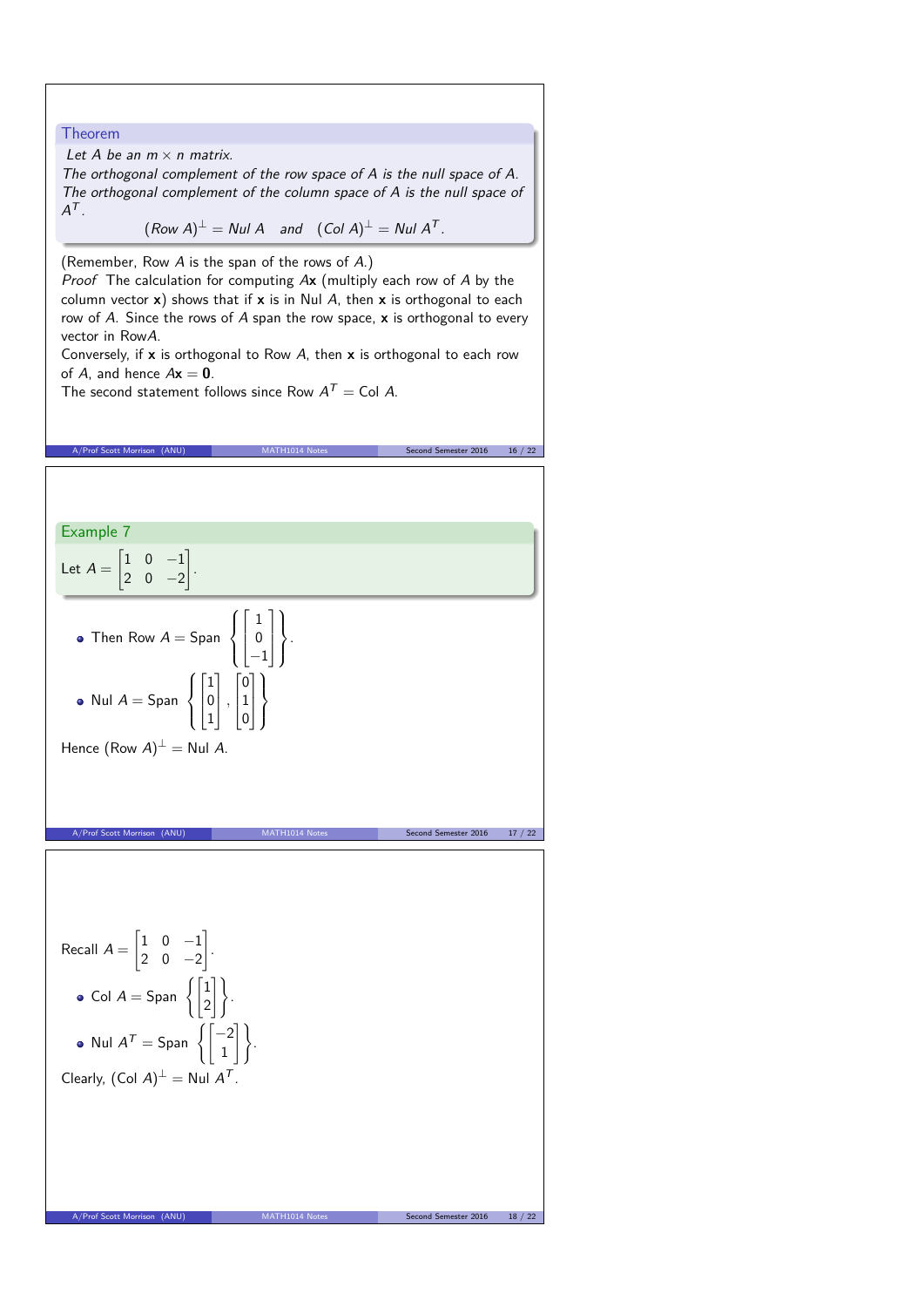